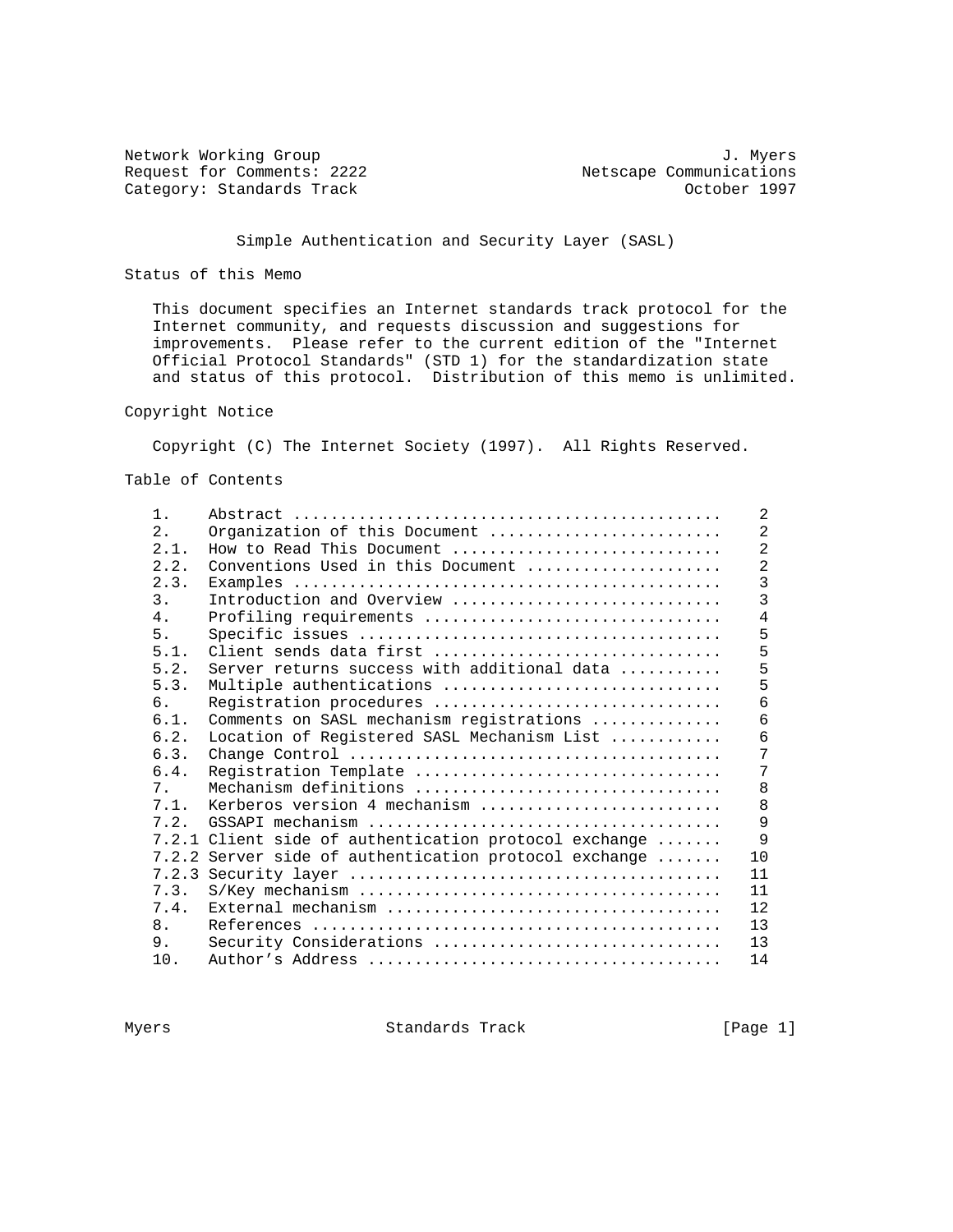Appendix A. Relation of SASL to Transport Security .......... 15 Full Copyright Statement .................................... 16

1. Abstract

 This document describes a method for adding authentication support to connection-based protocols. To use this specification, a protocol includes a command for identifying and authenticating a user to a server and for optionally negotiating protection of subsequent protocol interactions. If its use is negotiated, a security layer is inserted between the protocol and the connection. This document describes how a protocol specifies such a command, defines several mechanisms for use by the command, and defines the protocol used for carrying a negotiated security layer over the connection.

- 2. Organization of this Document
- 2.1. How to Read This Document

 This document is written to serve two different audiences, protocol designers using this specification to support authentication in their protocol, and implementors of clients or servers for those protocols using this specification.

 The sections "Introduction and Overview", "Profiling requirements", and "Security Considerations" cover issues that protocol designers need to understand and address in profiling this specification for use in a specific protocol.

 Implementors of a protocol using this specification need the protocol-specific profiling information in addition to the information in this document.

2.2. Conventions Used in this Document

 In examples, "C:" and "S:" indicate lines sent by the client and server respectively.

 The key words "MUST", "MUST NOT", "SHOULD", "SHOULD NOT", and "MAY" in this document are to be interpreted as defined in "Key words for use in RFCs to Indicate Requirement Levels" [RFC 2119].

Myers **Standards Track** [Page 2]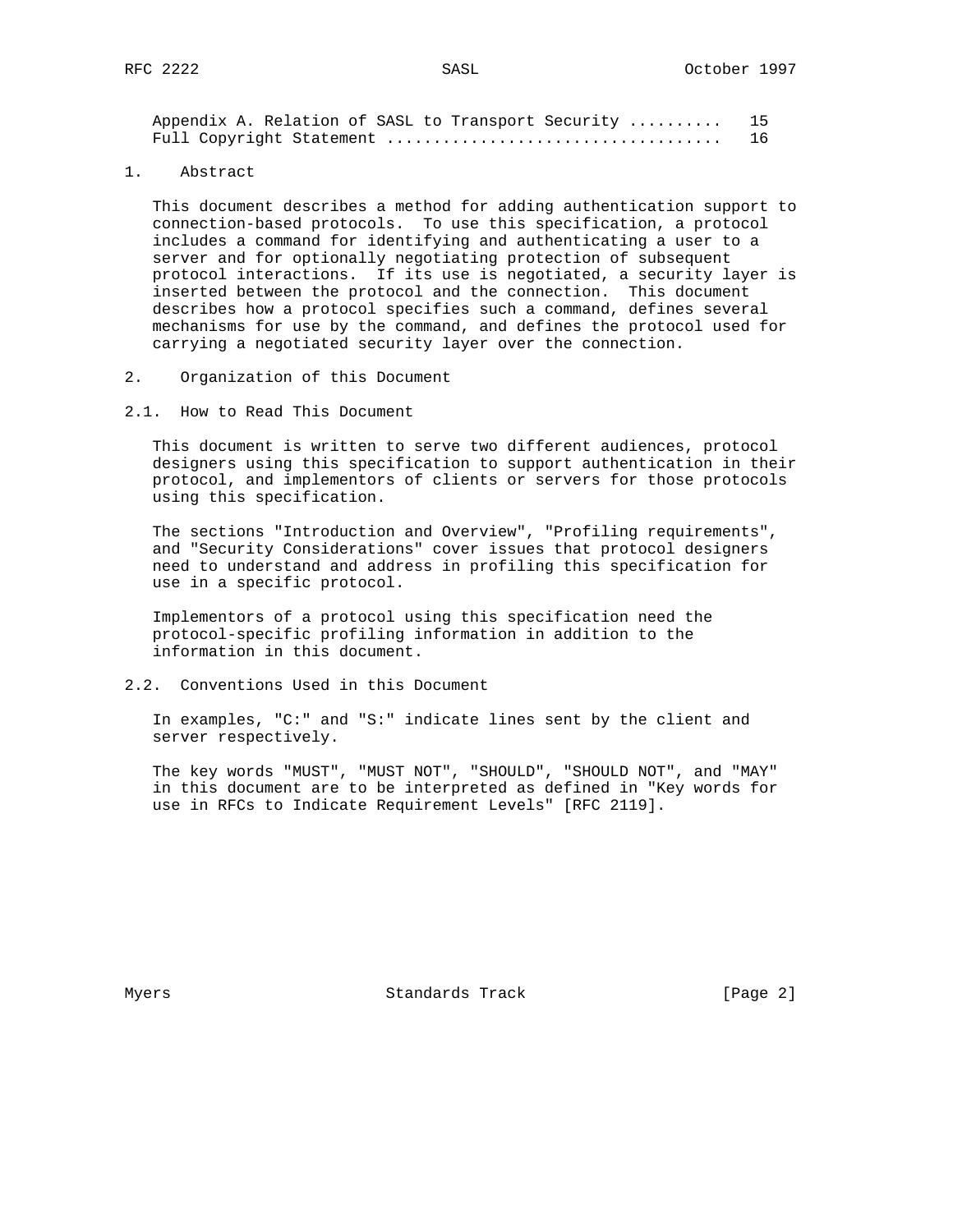## 2.3. Examples

 Examples in this document are for the IMAP profile [RFC 2060] of this specification. The base64 encoding of challenges and responses, as well as the "+ " preceding the responses are part of the IMAP4 profile, not part of the SASL specification itself.

#### 3. Introduction and Overview

 The Simple Authentication and Security Layer (SASL) is a method for adding authentication support to connection-based protocols. To use this specification, a protocol includes a command for identifying and authenticating a user to a server and for optionally negotiating a security layer for subsequent protocol interactions.

 The command has a required argument identifying a SASL mechanism. SASL mechanisms are named by strings, from 1 to 20 characters in length, consisting of upper-case letters, digits, hyphens, and/or underscores. SASL mechanism names must be registered with the IANA. Procedures for registering new SASL mechanisms are given in the section "Registration procedures"

 If a server supports the requested mechanism, it initiates an authentication protocol exchange. This consists of a series of server challenges and client responses that are specific to the requested mechanism. The challenges and responses are defined by the mechanisms as binary tokens of arbitrary length. The protocol's profile then specifies how these binary tokens are then encoded for transfer over the connection.

 After receiving the authentication command or any client response, a server may issue a challenge, indicate failure, or indicate completion. The protocol's profile specifies how the server indicates which of the above it is doing.

 After receiving a challenge, a client may issue a response or abort the exchange. The protocol's profile specifies how the client indicates which of the above it is doing.

 During the authentication protocol exchange, the mechanism performs authentication, transmits an authorization identity (frequently known as a userid) from the client to server, and negotiates the use of a mechanism-specific security layer. If the use of a security layer is agreed upon, then the mechanism must also define or negotiate the maximum cipher-text buffer size that each side is able to receive.

Myers **Standards Track** [Page 3]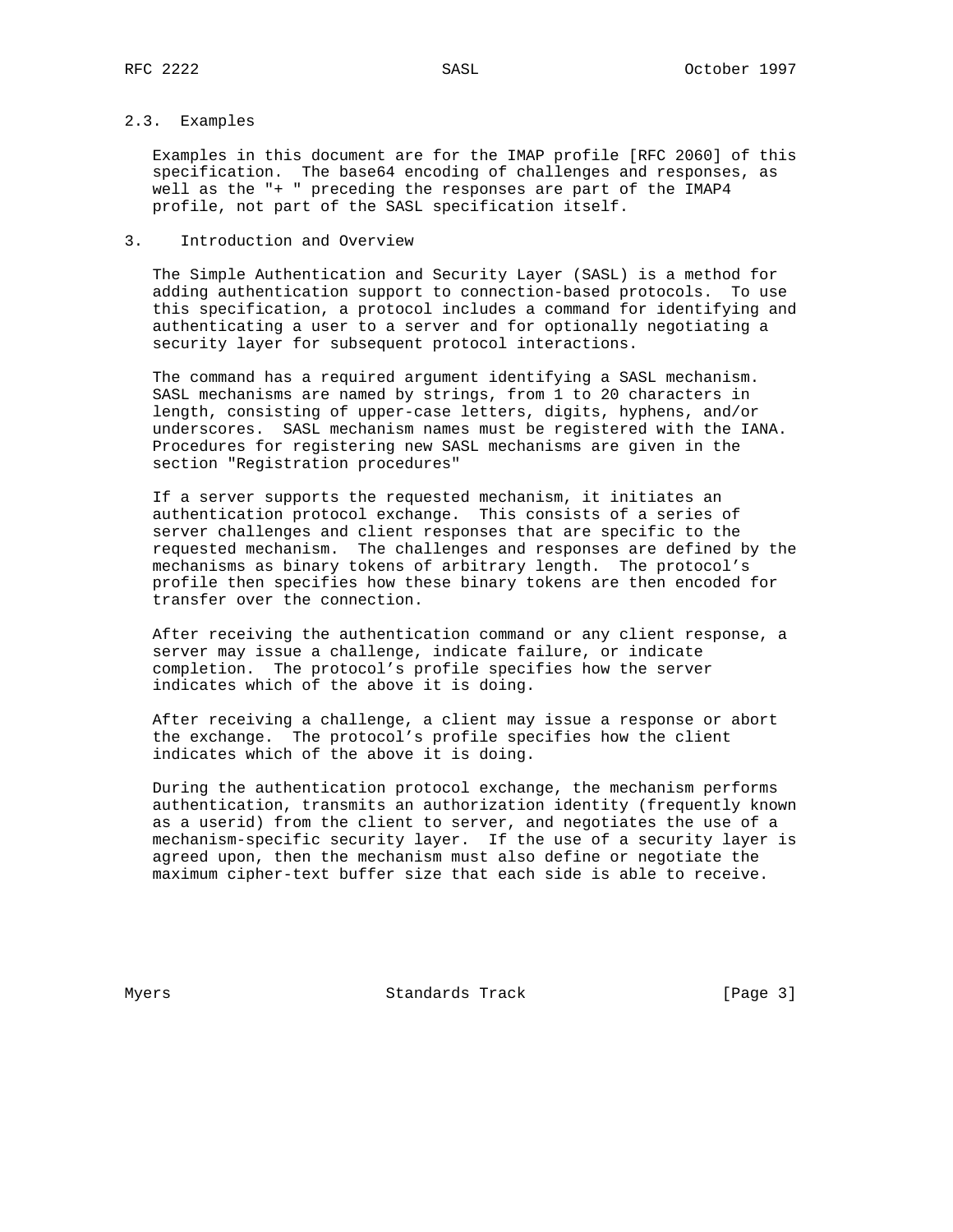The transmitted authorization identity may be different than the identity in the client's authentication credentials. This permits agents such as proxy servers to authenticate using their own credentials, yet request the access privileges of the identity for which they are proxying. With any mechanism, transmitting an authorization identity of the empty string directs the server to derive an authorization identity from the client's authentication credentials.

 If use of a security layer is negotiated, it is applied to all subsequent data sent over the connection. The security layer takes effect immediately following the last response of the authentication exchange for data sent by the client and the completion indication for data sent by the server. Once the security layer is in effect, the protocol stream is processed by the security layer into buffers of cipher-text. Each buffer is transferred over the connection as a stream of octets prepended with a four octet field in network byte order that represents the length of the following buffer. The length of the cipher-text buffer must be no larger than the maximum size that was defined or negotiated by the other side.

4. Profiling requirements

 In order to use this specification, a protocol definition must supply the following information:

- 1. A service name, to be selected from the IANA registry of "service" elements for the GSSAPI host-based service name form [RFC 2078].
- 2. A definition of the command to initiate the authentication protocol exchange. This command must have as a parameter the mechanism name being selected by the client.

 The command SHOULD have an optional parameter giving an initial response. This optional parameter allows the client to avoid a round trip when using a mechanism which is defined to have the client send data first. When this initial response is sent by the client and the selected mechanism is defined to have the server start with an initial challenge, the command fails. See section 5.1 of this document for further information.

 3. A definition of the method by which the authentication protocol exchange is carried out, including how the challenges and responses are encoded, how the server indicates completion or failure of the exchange, how the client aborts an exchange, and how the exchange method interacts with any line length limits in the protocol.

Myers **Standards Track** [Page 4]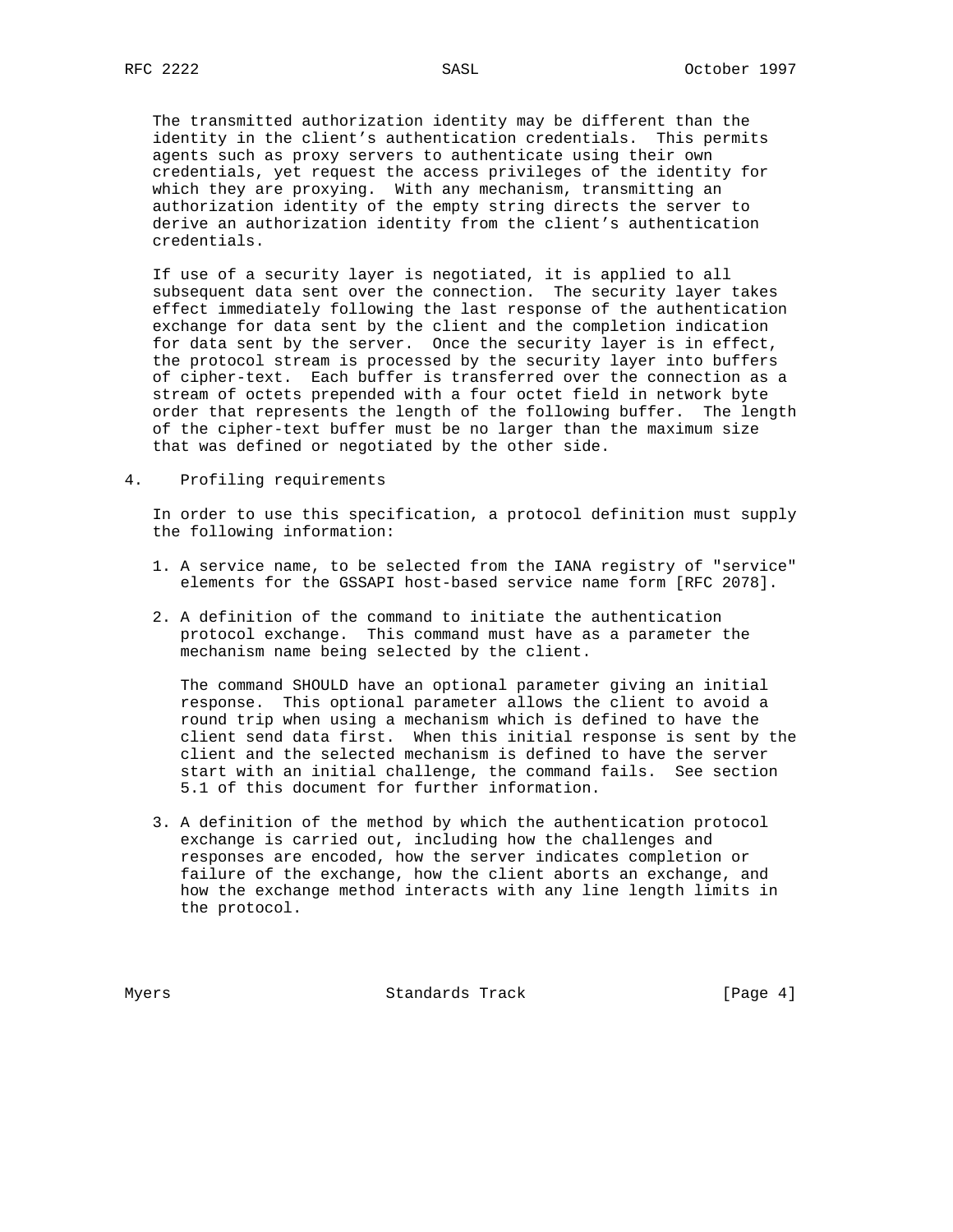- 4. Identification of the octet where any negotiated security layer starts to take effect, in both directions.
- 5. A specification of how the authorization identity passed from the client to the server is to be interpreted.
- 5. Specific issues
- 5.1. Client sends data first

 Some mechanisms specify that the first data sent in the authentication protocol exchange is from the client to the server.

 If a protocol's profile permits the command which initiates an authentication protocol exchange to contain an initial client response, this parameter SHOULD be used with such mechanisms.

 If the initial client response parameter is not given, or if a protocol's profile does not permit the command which initiates an authentication protocol exchange to contain an initial client response, then the server issues a challenge with no data. The client's response to this challenge is then used as the initial client response. (The server then proceeds to send the next challenge, indicates completion, or indicates failure.)

5.2. Server returns success with additional data

 Some mechanisms may specify that server challenge data be sent to the client along with an indication of successful completion of the exchange. This data would, for example, authenticate the server to the client.

 If a protocol's profile does not permit this server challenge to be returned with a success indication, then the server issues the server challenge without an indication of successful completion. The client then responds with no data. After receiving this empty response, the server then indicates successful completion.

5.3. Multiple authentications

 Unless otherwise stated by the protocol's profile, only one successful SASL negotiation may occur in a protocol session. In this case, once an authentication protocol exchange has successfully completed, further attempts to initiate an authentication protocol exchange fail.

Myers **Standards Track** [Page 5]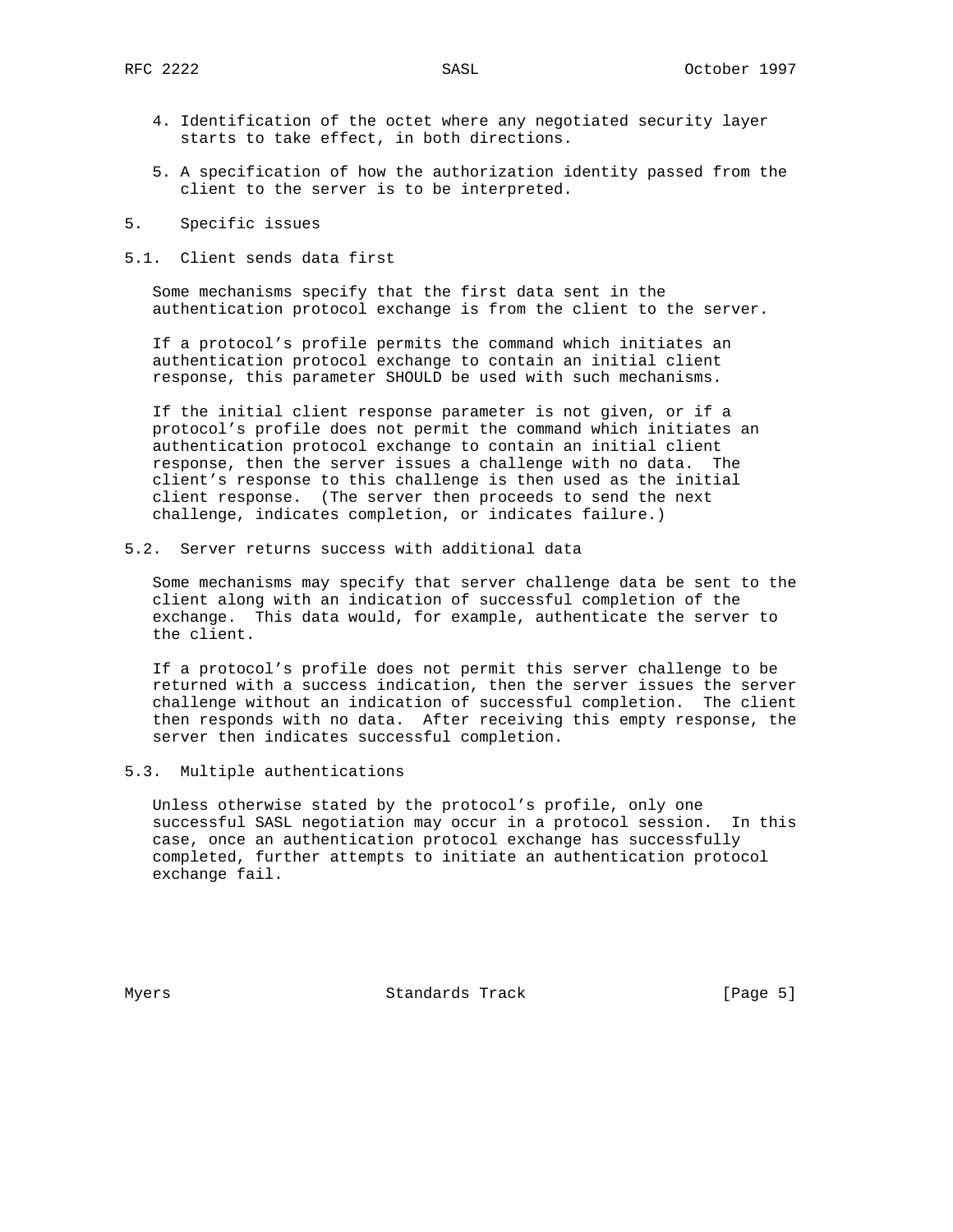In the case that a profile explicitly permits multiple successful SASL negotiations to occur, then in no case may multiple security layers be simultaneously in effect. If a security layer is in effect and a subsequent SASL negotiation selects no security layer, the original security layer remains in effect. If a security layer is in effect and a subsequent SASL negotiation selects a second security layer, then the second security layer replaces the first.

#### 6. Registration procedures

 Registration of a SASL mechanism is done by filling in the template in section 6.4 and sending it in to iana@isi.edu. IANA has the right to reject obviously bogus registrations, but will perform no review of clams made in the registration form.

 There is no naming convention for SASL mechanisms; any name that conforms to the syntax of a SASL mechanism name can be registered.

 While the registration procedures do not require it, authors of SASL mechanisms are encouraged to seek community review and comment whenever that is feasible. Authors may seek community review by posting a specification of their proposed mechanism as an internet draft. SASL mechanisms intended for widespread use should be standardized through the normal IETF process, when appropriate.

#### 6.1. Comments on SASL mechanism registrations

 Comments on registered SASL mechanisms should first be sent to the "owner" of the mechanism. Submitters of comments may, after a reasonable attempt to contact the owner, request IANA to attach their comment to the SASL mechanism registration itself. If IANA approves of this the comment will be made accessible in conjunction with the SASL mechanism registration itself.

### 6.2. Location of Registered SASL Mechanism List

 SASL mechanism registrations will be posted in the anonymous FTP directory "ftp://ftp.isi.edu/in-notes/iana/assignments/sasl mechanisms/" and all registered SASL mechanisms will be listed in the periodically issued "Assigned Numbers" RFC [currently STD 2, RFC 1700]. The SASL mechanism description and other supporting material may also be published as an Informational RFC by sending it to "rfc editor@isi.edu" (please follow the instructions to RFC authors [RFC 2223]).

Myers **Standards Track** [Page 6]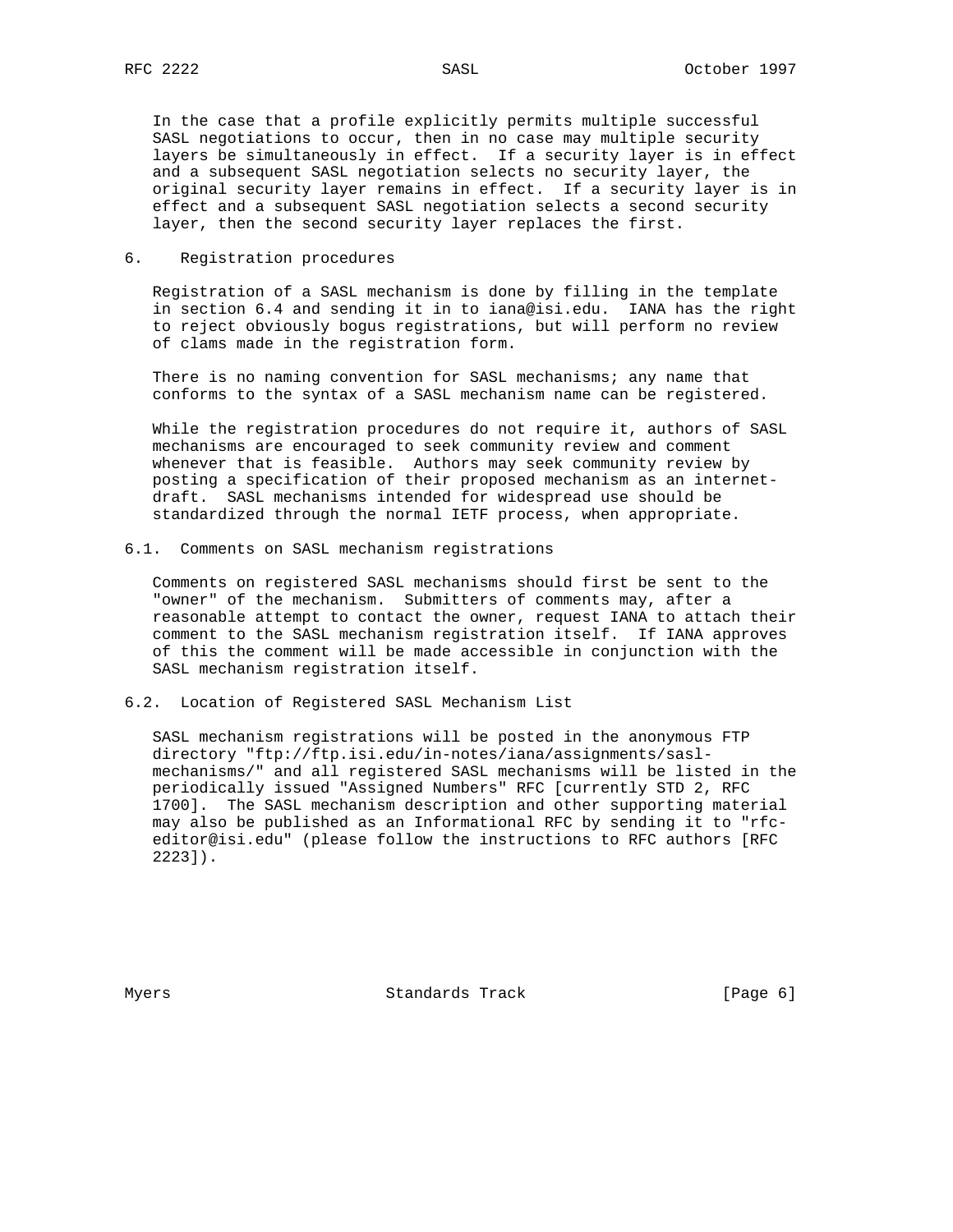#### 6.3. Change Control

 Once a SASL mechanism registration has been published by IANA, the author may request a change to its definition. The change request follows the same procedure as the registration request.

 The owner of a SASL mechanism may pass responsibility for the SASL mechanism to another person or agency by informing IANA; this can be done without discussion or review.

 The IESG may reassign responsibility for a SASL mechanism. The most common case of this will be to enable changes to be made to mechanisms where the author of the registration has died, moved out of contact or is otherwise unable to make changes that are important to the community.

 SASL mechanism registrations may not be deleted; mechanisms which are no longer believed appropriate for use can be declared OBSOLETE by a change to their "intended use" field; such SASL mechanisms will be clearly marked in the lists published by IANA.

 The IESG is considered to be the owner of all SASL mechanisms which are on the IETF standards track.

6.4. Registration Template

 To: iana@iana.org Subject: Registration of SASL mechanism X

SASL mechanism name:

Security considerations:

Published specification (optional, recommended):

Person & email address to contact for further information:

Intended usage:

(One of COMMON, LIMITED USE or OBSOLETE)

Author/Change controller:

 (Any other information that the author deems interesting may be added below this line.)

Myers **Standards Track** [Page 7]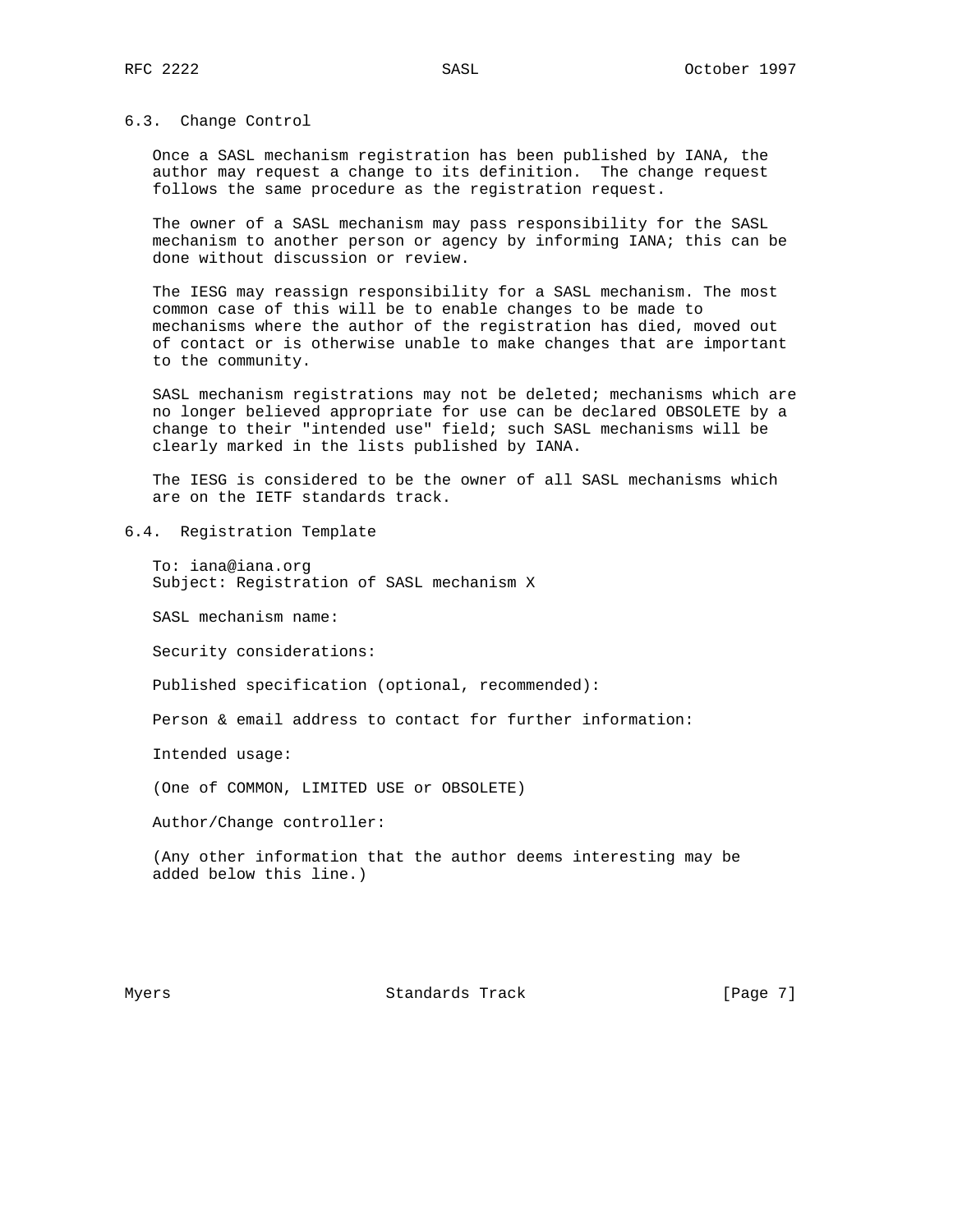## 7. Mechanism definitions

The following mechanisms are hereby defined.

7.1. Kerberos version 4 mechanism

 The mechanism name associated with Kerberos version 4 is "KERBEROS\_V4".

 The first challenge consists of a random 32-bit number in network byte order. The client responds with a Kerberos ticket and an authenticator for the principal "service.hostname@realm", where "service" is the service name specified in the protocol's profile, "hostname" is the first component of the host name of the server with all letters in lower case, and where "realm" is the Kerberos realm of the server. The encrypted checksum field included within the Kerberos authenticator contains the server provided challenge in network byte order.

 Upon decrypting and verifying the ticket and authenticator, the server verifies that the contained checksum field equals the original server provided random 32-bit number. Should the verification be successful, the server must add one to the checksum and construct 8 octets of data, with the first four octets containing the incremented checksum in network byte order, the fifth octet containing a bit-mask specifying the security layers supported by the server, and the sixth through eighth octets containing, in network byte order, the maximum cipher-text buffer size the server is able to receive. The server must encrypt using DES ECB mode the 8 octets of data in the session key and issue that encrypted data in a second challenge. The client considers the server authenticated if the first four octets of the un-encrypted data is equal to one plus the checksum it previously sent.

 The client must construct data with the first four octets containing the original server-issued checksum in network byte order, the fifth octet containing the bit-mask specifying the selected security layer, the sixth through eighth octets containing in network byte order the maximum cipher-text buffer size the client is able to receive, and the following octets containing the authorization identity. The client must then append from one to eight zero-valued octets so that the length of the data is a multiple of eight octets. The client must then encrypt using DES PCBC mode the data with the session key and respond with the encrypted data. The server decrypts the data and verifies the contained checksum. The server must verify that the principal identified in the Kerberos ticket is authorized to connect as that authorization identity. After this verification, the authentication process is complete.

Myers **Standards Track** [Page 8]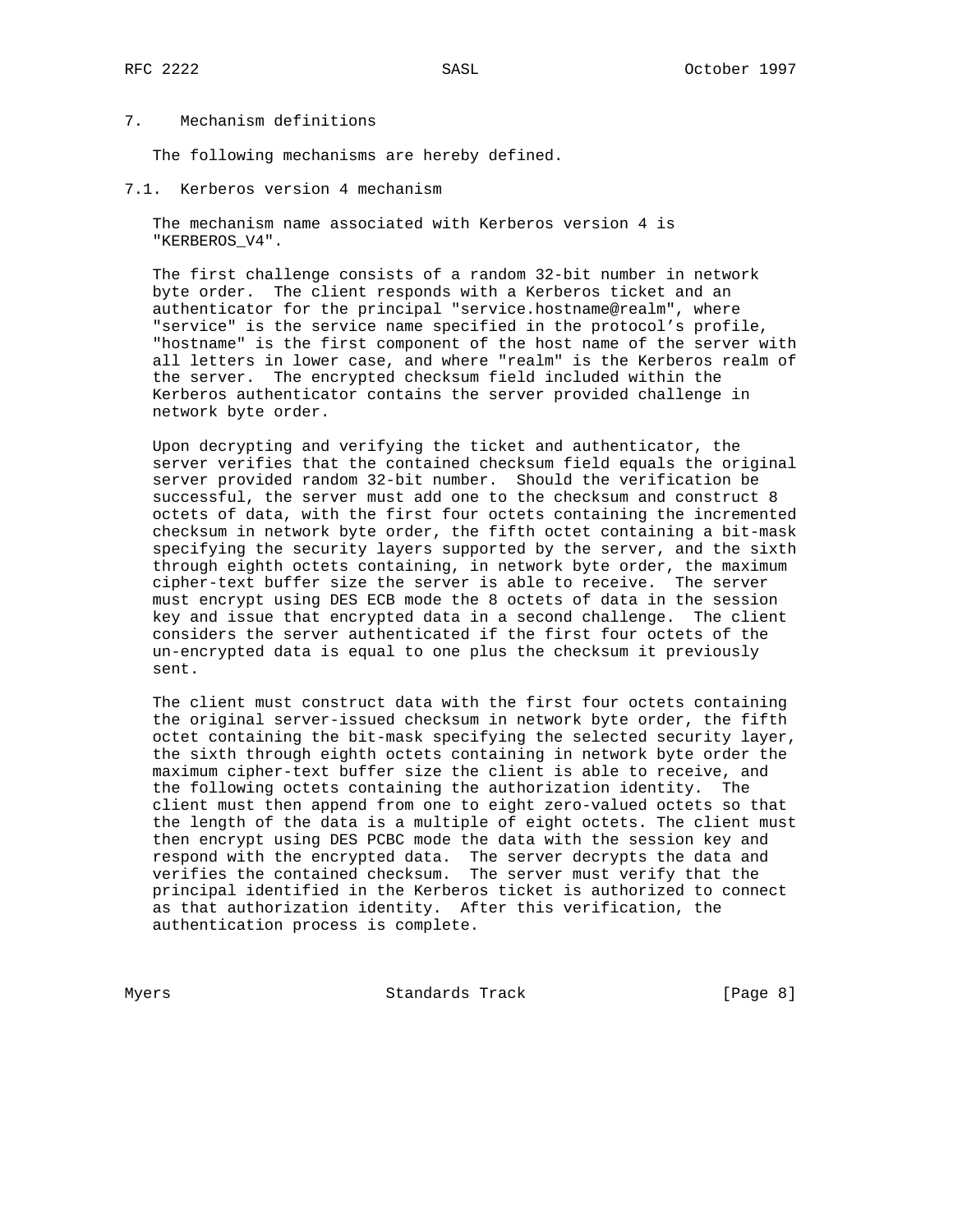The security layers and their corresponding bit-masks are as follows:

- 1 No security layer
- 2 Integrity (krb\_mk\_safe) protection
- 4 Privacy (krb\_mk\_priv) protection

 Other bit-masks may be defined in the future; bits which are not understood must be negotiated off.

 EXAMPLE: The following are two Kerberos version 4 login scenarios to the IMAP4 protocol (note that the line breaks in the sample authenticators are for editorial clarity and are not in real authenticators)

- S: \* OK IMAP4 Server
- C: A001 AUTHENTICATE KERBEROS\_V4
- S: + AmFYig==
- C: BAcAQU5EUkVXLkNNVS5FRFUAOCAsho84kLN3/IJmrMG+25a4DT +nZImJjnTNHJUtxAA+o0KPKfHEcAFs9a3CL5Oebe/ydHJUwYFd WwuQ1MWiy6IesKvjL5rL9WjXUb9MwT9bpObYLGOKi1Qh
- S: + or//EoAADZI=
- C: DiAF5A4gA+oOIALuBkAAmw==
- S: A001 OK Kerberos V4 authentication successful
- S: \* OK IMAP4 Server
- C: A001 AUTHENTICATE KERBEROS\_V4
- $S: + qcfqCA ==$
- C: BAcAQU5EUkVXLkNNVS5FRFUAOCAsho84kLN3/IJmrMG+25a4DT +nZImJjnTNHJUtxAA+o0KPKfHEcAFs9a3CL5Oebe/ydHJUwYFd WwuQ1MWiy6IesKvjL5rL9WjXUb9MwT9bpObYLGOKi1Qh
- S: A001 NO Kerberos V4 authentication failed
- 7.2. GSSAPI mechanism

 The mechanism name associated with all mechanisms employing the GSSAPI [RFC 2078] is "GSSAPI".

7.2.1 Client side of authentication protocol exchange

 The client calls GSS\_Init\_sec\_context, passing in 0 for input\_context\_handle (initially) and a targ\_name equal to output\_name from GSS\_Import\_Name called with input\_name\_type of GSS\_C\_NT\_HOSTBASED\_SERVICE and input\_name\_string of "service@hostname" where "service" is the service name specified in the protocol's profile, and "hostname" is the fully qualified host name of the server. The client then responds with the resulting output\_token. If GSS\_Init\_sec\_context returns GSS\_S\_CONTINUE\_NEEDED,

Myers **Standards Track** [Page 9]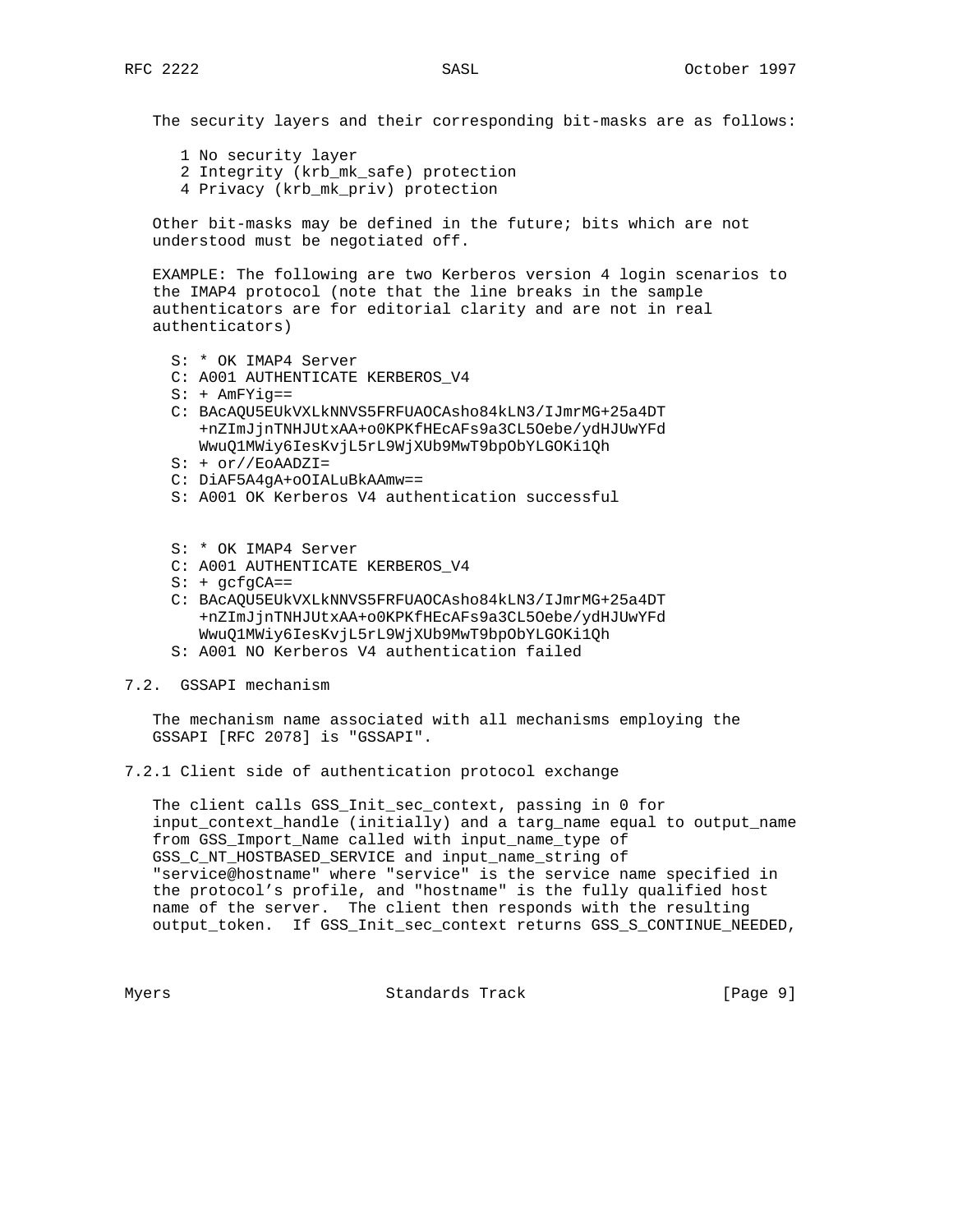then the client should expect the server to issue a token in a subsequent challenge. The client must pass the token to another call to GSS\_Init\_sec\_context, repeating the actions in this paragraph.

 When GSS\_Init\_sec\_context returns GSS\_S\_COMPLETE, the client takes the following actions: If the last call to GSS\_Init\_sec\_context returned an output\_token, then the client responds with the output\_token, otherwise the client responds with no data. The client should then expect the server to issue a token in a subsequent challenge. The client passes this token to GSS\_Unwrap and interprets the first octet of resulting cleartext as a bit-mask specifying the security layers supported by the server and the second through fourth octets as the maximum size output\_message to send to the server. The client then constructs data, with the first octet containing the bit-mask specifying the selected security layer, the second through fourth octets containing in network byte order the maximum size output\_message the client is able to receive, and the remaining octets containing the authorization identity. The client passes the data to GSS\_Wrap with conf\_flag set to FALSE, and responds with the generated output\_message. The client can then consider the server authenticated.

### 7.2.2 Server side of authentication protocol exchange

 The server passes the initial client response to GSS\_Accept\_sec\_context as input\_token, setting input\_context\_handle to 0 (initially). If GSS\_Accept\_sec\_context returns GSS\_S\_CONTINUE\_NEEDED, the server returns the generated output\_token to the client in challenge and passes the resulting response to another call to GSS\_Accept\_sec\_context, repeating the actions in this paragraph.

When GSS\_Accept\_sec\_context returns GSS\_S\_COMPLETE, the client takes the following actions: If the last call to GSS\_Accept\_sec\_context returned an output\_token, the server returns it to the client in a challenge and expects a reply from the client with no data. Whether or not an output\_token was returned (and after receipt of any response from the client to such an output\_token), the server then constructs 4 octets of data, with the first octet containing a bit mask specifying the security layers supported by the server and the second through fourth octets containing in network byte order the maximum size output\_token the server is able to receive. The server must then pass the plaintext to GSS\_Wrap with conf\_flag set to FALSE and issue the generated output\_message to the client in a challenge. The server must then pass the resulting response to GSS\_Unwrap and interpret the first octet of resulting cleartext as the bit-mask for the selected security layer, the second through fourth octets as the maximum size output\_message to send to the client, and the remaining

Myers Standards Track [Page 10]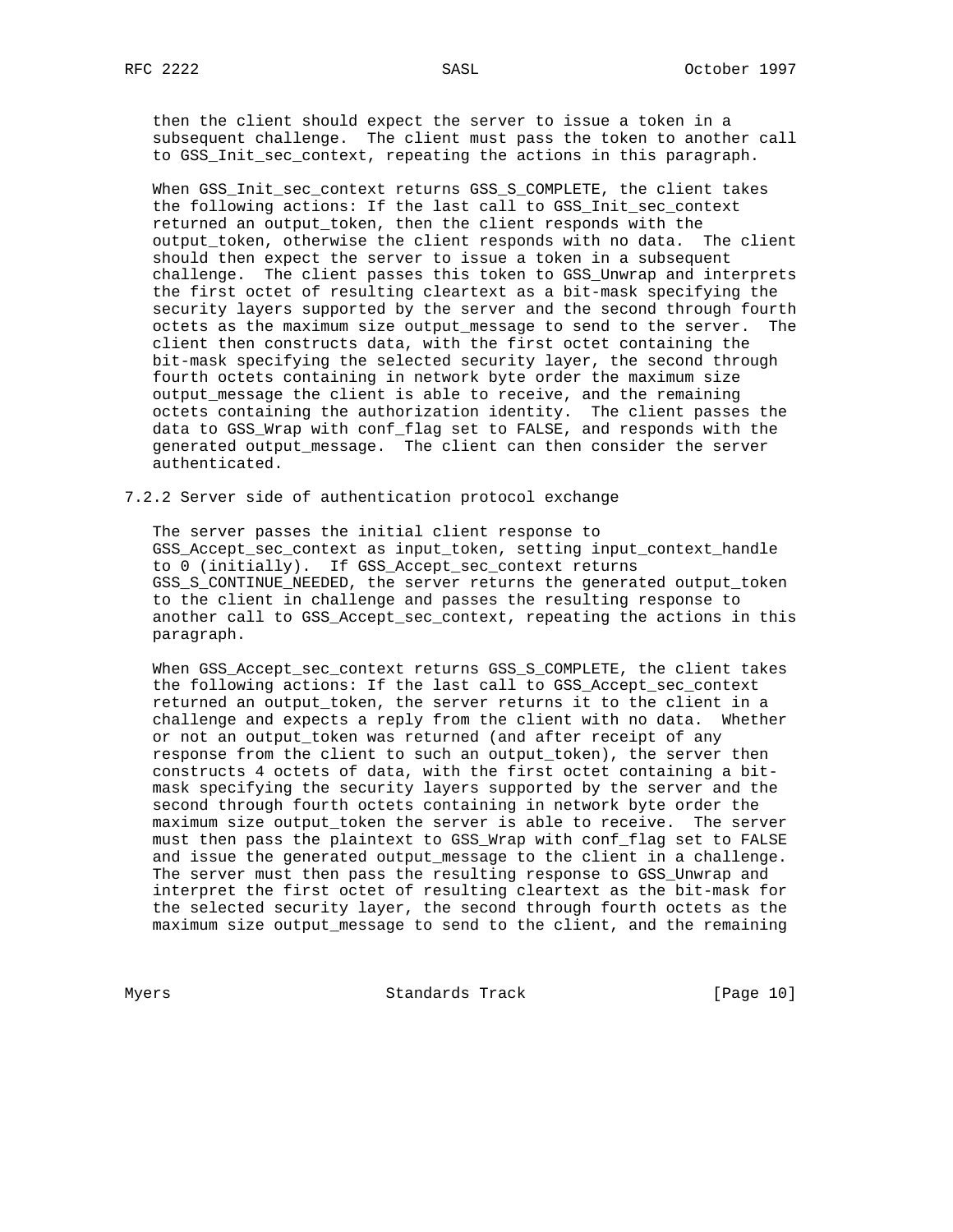octets as the authorization identity. The server must verify that the src\_name is authorized to authenticate as the authorization identity. After these verifications, the authentication process is complete.

7.2.3 Security layer

The security layers and their corresponding bit-masks are as follows:

- 1 No security layer
- 2 Integrity protection.
- Sender calls GSS\_Wrap with conf\_flag set to FALSE 4 Privacy protection.
- Sender calls GSS\_Wrap with conf\_flag set to TRUE

 Other bit-masks may be defined in the future; bits which are not understood must be negotiated off.

7.3. S/Key mechanism

 The mechanism name associated with S/Key [RFC 1760] using the MD4 digest algorithm is "SKEY".

The client sends an initial response with the authorization identity.

 The server then issues a challenge which contains the decimal sequence number followed by a single space and the seed string for the indicated authorization identity. The client responds with the one-time-password, as either a 64-bit value in network byte order or encoded in the "six English words" format.

 The server must verify the one-time-password. After this verification, the authentication process is complete.

S/Key authentication does not provide for any security layers.

 EXAMPLE: The following are two S/Key login scenarios in the IMAP4 protocol.

 S: \* OK IMAP4 Server C: A001 AUTHENTICATE SKEY  $S: +$  C: bW9yZ2Fu S: + OTUgUWE1ODMwOA== C: Rk9VUiBNQU5OIFNPT04gRklSIFZBUlkgTUFTSA== S: A001 OK S/Key authentication successful

Myers **Standards Track** [Page 11]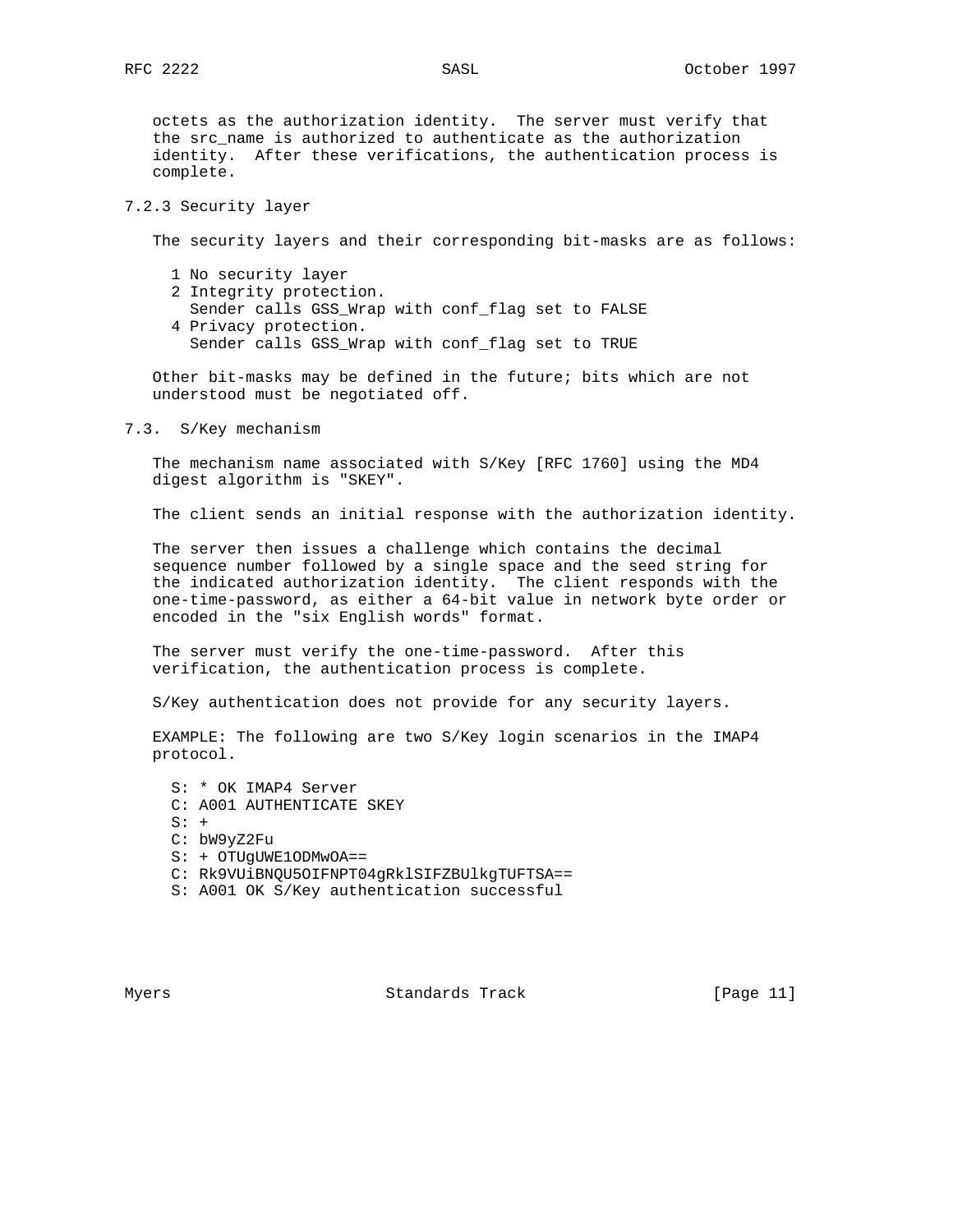S: \* OK IMAP4 Server C: A001 AUTHENTICATE SKEY  $S: +$  C: c21pdGg= S: + OTUgUWE1ODMwOA== C: BsAY3g4gBNo= S: A001 NO S/Key authentication failed

 The following is an S/Key login scenario in an IMAP4-like protocol which has an optional "initial response" argument to the AUTHENTICATE command.

 S: \* OK IMAP4-Like Server C: A001 AUTHENTICATE SKEY bW9yZ2Fu S: + OTUgUWE1ODMwOA== C: Rk9VUiBNQU5OIFNPT04gRklSIFZBUlkgTUFTSA== S: A001 OK S/Key authentication successful

7.4. External mechanism

 The mechanism name associated with external authentication is "EXTERNAL".

The client sends an initial response with the authorization identity.

 The server uses information, external to SASL, to determine whether the client is authorized to authenticate as the authorization identity. If the client is so authorized, the server indicates successful completion of the authentication exchange; otherwise the server indicates failure.

 The system providing this external information may be, for example, IPsec or TLS.

 If the client sends the empty string as the authorization identity (thus requesting the authorization identity be derived from the client's authentication credentials), the authorization identity is to be derived from authentication credentials which exist in the system which is providing the external authentication.

Myers Standards Track [Page 12]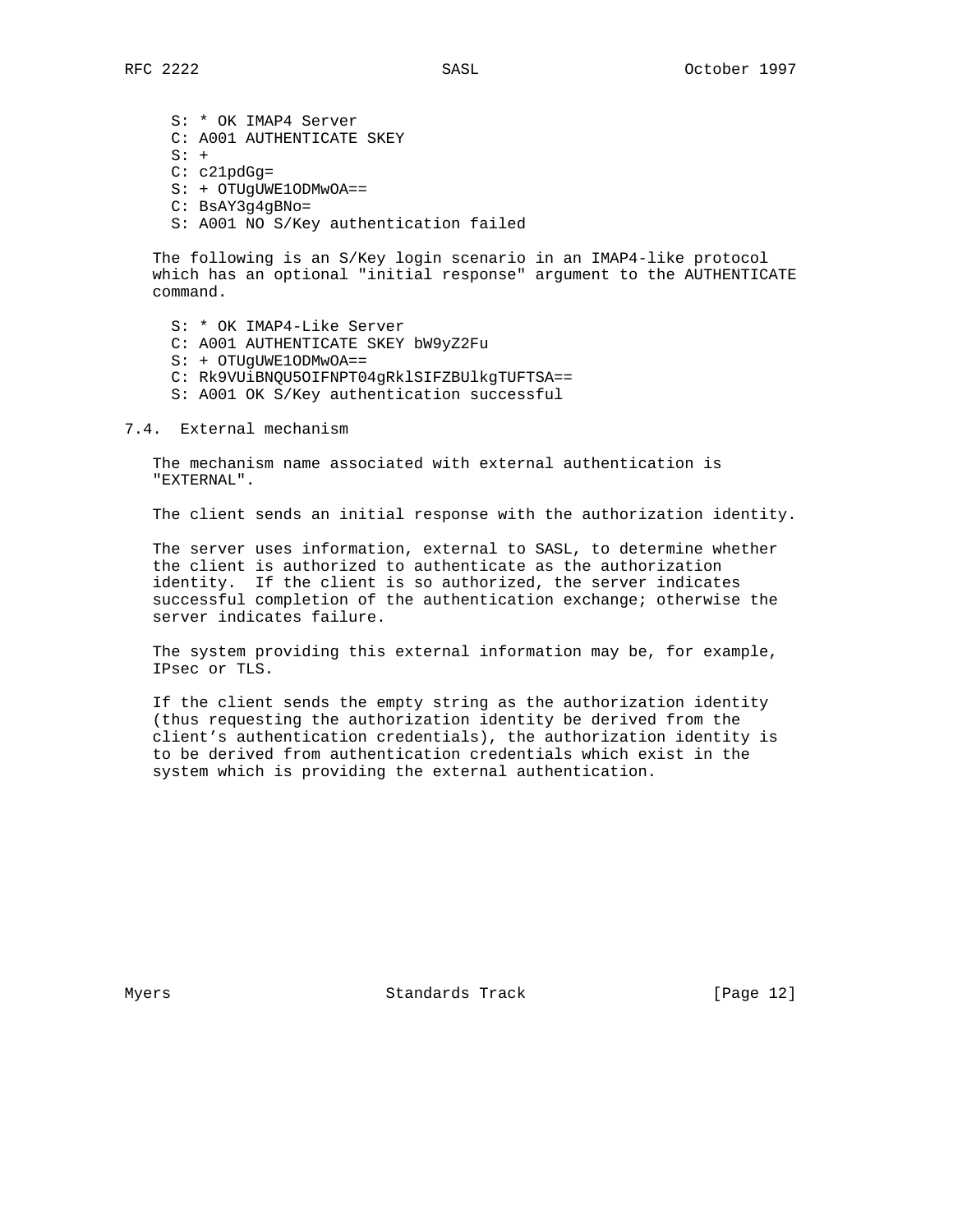8. References

- [RFC 2060] Crispin, M., "Internet Message Access Protocol Version 4rev1", RFC 2060, December 1996.
- [RFC 2078] Linn, J., "Generic Security Service Application Program Interface, Version 2", RFC 2078, January 1997.
- [RFC 2119] Bradner, S., "Key words for use in RFCs to Indicate Requirement Levels", RFC 2119, March 1997.
- [RFC 2223] Postel, J., and J. Reynolds, "Instructions to RFC Authors", RFC 2223, October 1997.
- [RFC 1760] Haller, N., "The S/Key One-Time Password System", RFC 1760, February 1995.
- [RFC 1700] Reynolds, J., and J. Postel, "Assigned Numbers", STD 2, RFC 1700, October 1994.
- 9. Security Considerations

Security issues are discussed throughout this memo.

 The mechanisms that support integrity protection are designed such that the negotiation of the security layer and authorization identity is integrity protected. When the client selects a security layer with at least integrity protection, this protects against an active attacker hijacking the connection and modifying the authentication exchange to negotiate a plaintext connection.

When a server or client supports multiple authentication mechanisms, each of which has a different security strength, it is possible for an active attacker to cause a party to use the least secure mechanism supported. To protect against this sort of attack, a client or server which supports mechanisms of different strengths should have a configurable minimum strength that it will use. It is not sufficient for this minimum strength check to only be on the server, since an active attacker can change which mechanisms the client sees as being supported, causing the client to send authentication credentials for its weakest supported mechanism.

Myers **Standards Track** [Page 13]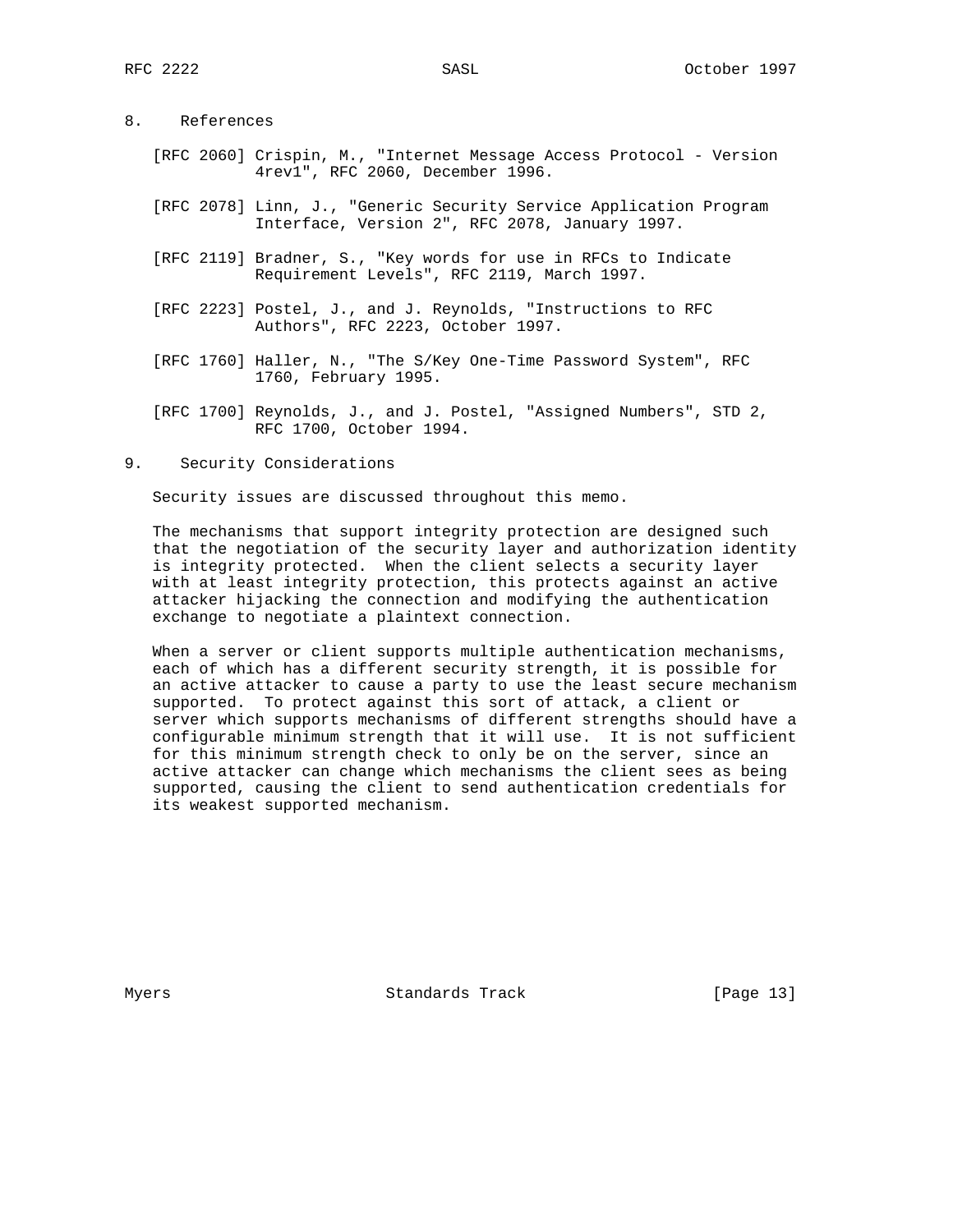The client's selection of a SASL mechanism is done in the clear and may be modified by an active attacker. It is important for any new SASL mechanisms to be designed such that an active attacker cannot obtain an authentication with weaker security properties by modifying the SASL mechanism name and/or the challenges and responses.

 Any protocol interactions prior to authentication are performed in the clear and may be modified by an active attacker. In the case where a client selects integrity protection, it is important that any security-sensitive protocol negotiations be performed after authentication is complete. Protocols should be designed such that negotiations performed prior to authentication should be either ignored or revalidated once authentication is complete.

### 10. Author's Address

 John G. Myers Netscape Communications 501 E. Middlefield Road Mail Stop MV-029 Mountain View, CA 94043-4042

EMail: jgmyers@netscape.com

Myers **Standards Track** [Page 14]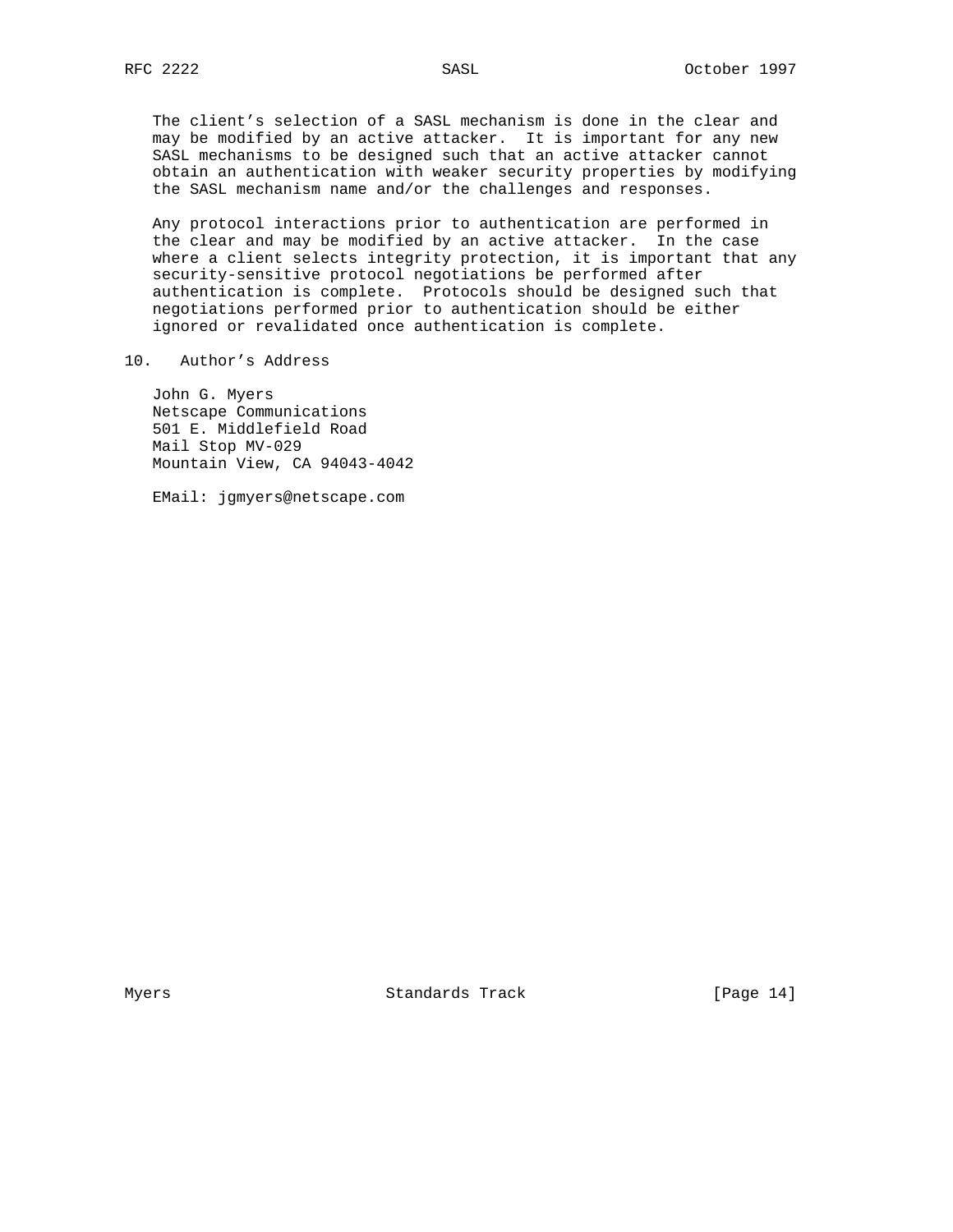Appendix A. Relation of SASL to Transport Security

 Questions have been raised about the relationship between SASL and various services (such as IPsec and TLS) which provide a secured connection.

Two of the key features of SASL are:

- 1. The separation of the authorization identity from the identity in the client's credentials. This permits agents such as proxy servers to authenticate using their own credentials, yet request the access privileges of the identity for which they are proxying.
- 2. Upon successful completion of an authentication exchange, the server knows the authorization identity the client wishes to use. This allows servers to move to a "user is authenticated" state in the protocol.

 These features are extremely important to some application protocols, yet Transport Security services do not always provide them. To define SASL mechanisms based on these services would be a very messy task, as the framing of these services would be redundant with the framing of SASL and some method of providing these important SASL features would have to be devised.

 Sometimes it is desired to enable within an existing connection the use of a security service which does not fit the SASL model. (TLS is an example of such a service.) This can be done by adding a command, for example "STARTTLS", to the protocol. Such a command is outside the scope of SASL, and should be different from the command which starts a SASL authentication protocol exchange.

 In certain situations, it is reasonable to use SASL underneath one of these Transport Security services. The transport service would secure the connection, either service would authenticate the client, and SASL would negotiate the authorization identity. The SASL negotiation would be what moves the protocol from "unauthenticated" to "authenticated" state. The "EXTERNAL" SASL mechanism is explicitly intended to handle the case where the transport service secures the connection and authenticates the client and SASL negotiates the authorization identity.

 When using SASL underneath a sufficiently strong Transport Security service, a SASL security layer would most likely be redundant. The client and server would thus probably want to negotiate off the use of a SASL security layer.

Myers **Standards Track** [Page 15]